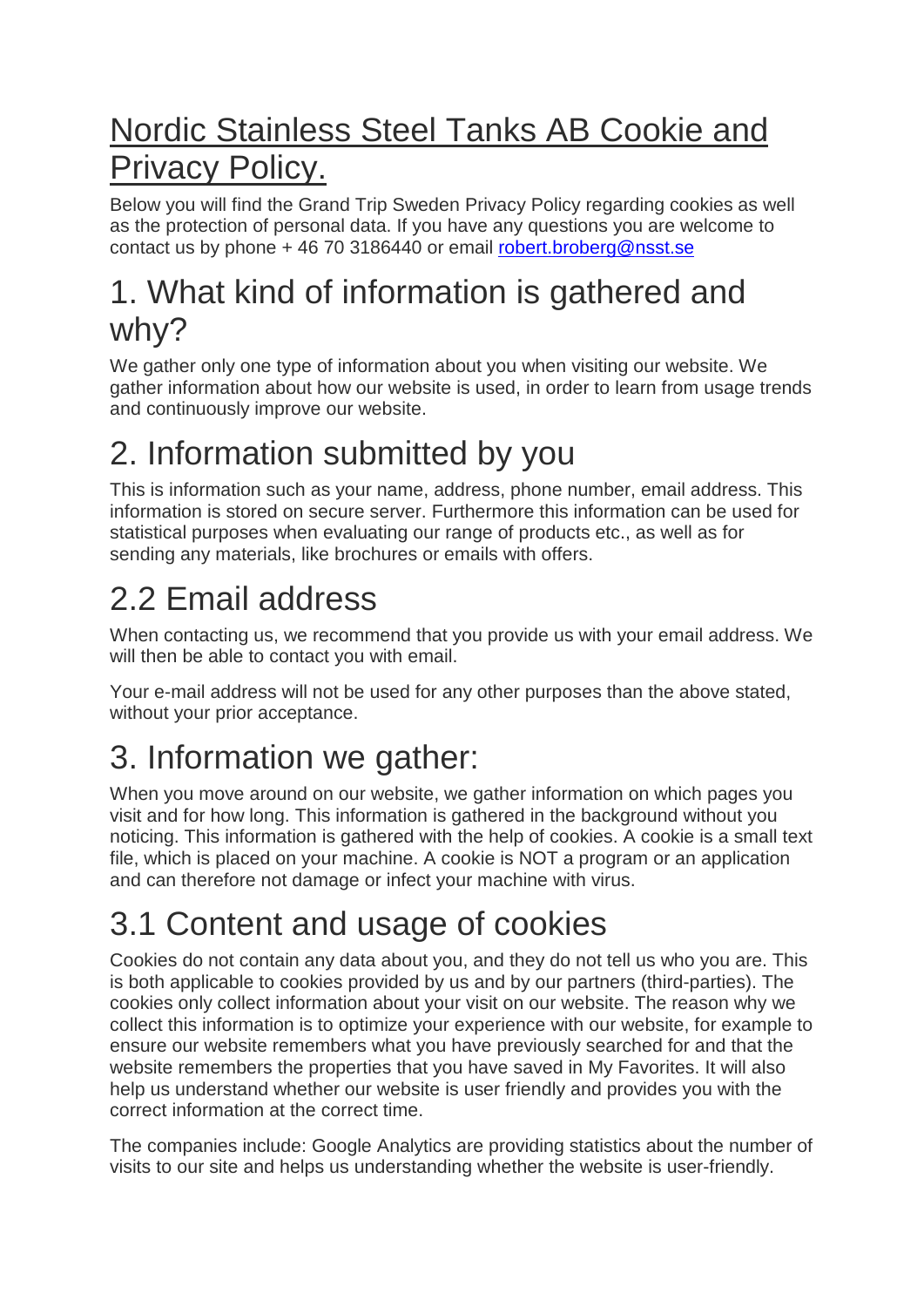## 3.3 Acceptance to the use of cookies

By using our website you agree with how Grand Trip Sweden is using cookies as described on this page. Below you can see how to delete or block cookies on your machine. Please be aware though, that without the cookies you will not be able to use certain features and functionality on our website.

### 3.4 How do I delete or block cookies?

If you want to delete your cookies, please visit following website for more information:

<https://www.aboutcookies.org/how-to-delete-cookies/>

To block cookies, please go to this website for instructions:

<https://www.aboutcookies.org/how-to-control-cookies/>

## 4. How is your information kept?

The information we collect from you is kept non-encrypted but protected against unauthorized use. We use a firewall to protect unauthorized access to our systems and thereby protecting your personal information. The firewall protects our internal network against unauthorized access from the internet.

For how long is the information kept?

The information we collect from you is kept for up to 5 years. However, cookies are automatically deleted after a number of months, which can vary, but are renewed after each visit.

### 5. Who uses the information?

The information is primarily used by Nordic Stainless Steel Tanks employees in order to carry out only the purposes stated above. This means, that it is typically employees responsible for marketing, sales etc. In some instances, we may pass necessary information to contracted manufacturer.

## 6. When can we contact you in the future?

We would like to send you information about our own products and services, as well as those of selected third parties. We may do this by post, telephone, email or SMS, unless you have told us that you do not wish to be contacted in this way. We will always ask you to confirm in advance that you are happy for us to allow third parties to contact you.

If you would like to change any of your preferences relating to the way in which we may use your information for direct marketing, then please send an email to [robert.broberg@nsst.se](mailto:robert.broberg@nsst.se) and we will then send and update your information.